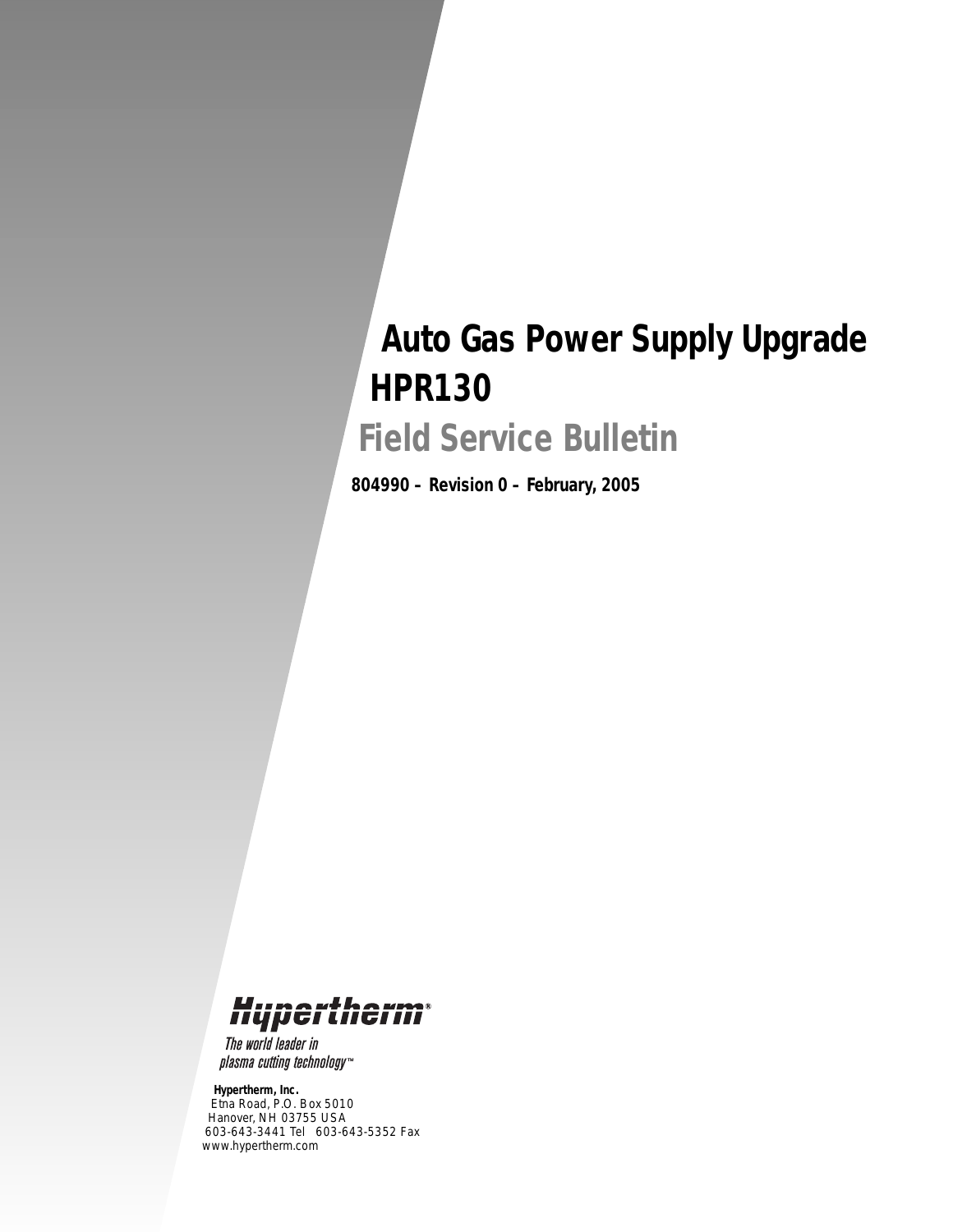

## **Introduction**

## **Purpose**

This field service bulletin enables a trained technician to upgrade an HPR130 power supply with a manual gas console use the HPR130 automatic gas console.

## **128977 – Kit Contents**

| <b>Part Number</b> | <b>Description</b>                    | Qty |
|--------------------|---------------------------------------|-----|
| 081094             | Firmware: HPR130 power supply, manual |     |
| 027338             | Tool: All purpose chip extractor      |     |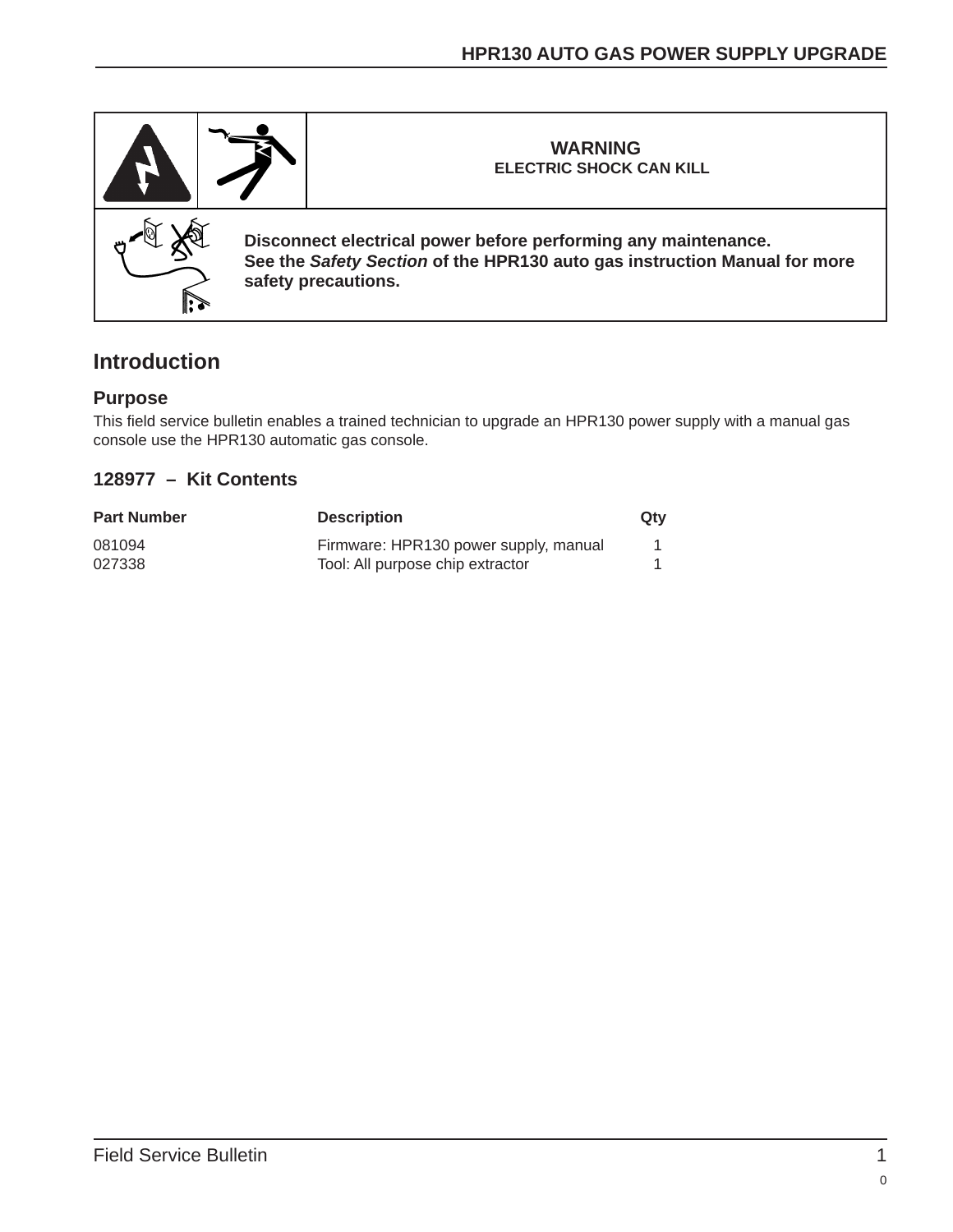

- 1. Turn OFF all power to the system.
- 2. Remove the right side cover from the power supply to access the control PCB (see figure above).
- 3. Remove the even (U104) and odd (U105) chips from the board using the extraction tool (027338) provided in this kit.
- 4. Install new chips (081094) onto the control board.
	- NOTE: Make sure the chips are oriented correctly before installation. There is a bevel on the top edge of each chip and the upper left corner is angled (see figure below).



5. Replace the right side cover and turn ON the power. The system will be idle while the software code is being updated. The system may show a "watchdog interlock" error after the update. Turn the power OFF and then ON to clear the error.